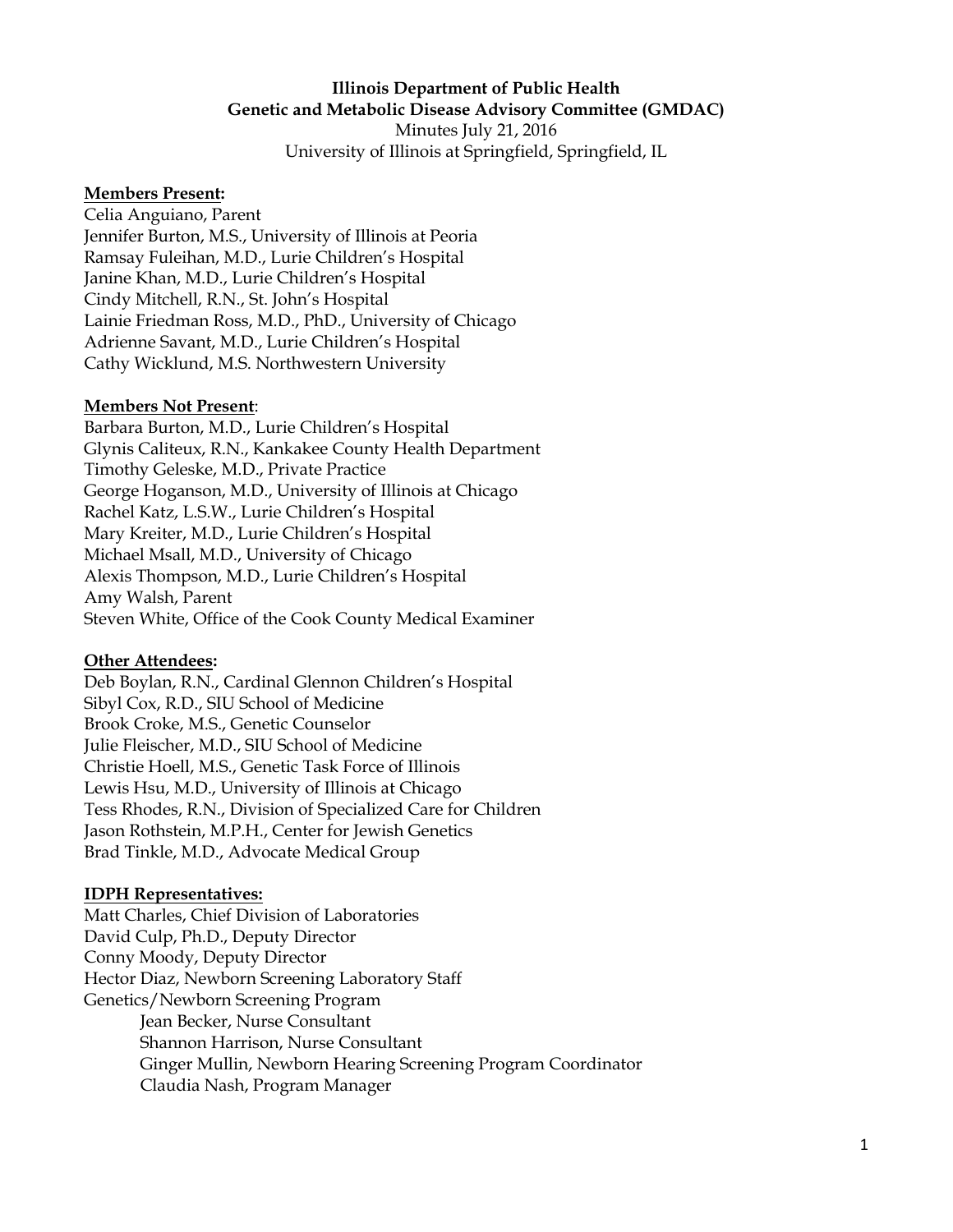# **Illinois Department of Public Health Genetic and Metabolic Disease Advisory Committee (GMDAC)**

Minutes—July 21, 2016

### **IDPH Representatives (continued):**

Bianca Sanchez, Graduate Student Intern Heather Shryock, Data Manager Nikki Woolverton, Grants Manager

### **Introductions and Announcement of New Members**

In the absence of a committee chairperson, Dr. Lainie Friedman Ross graciously agreed to chair this meeting. The meeting was called to order at 10:40 a.m. with introductions of three new committee members in attendance, five new members not in attendance and two nominees in attendance. Due to delays in new appointments, the committee has not met in 21 months. Since a quorum was not present at this meeting, no action could be taken to nominate or elect a new chairperson, or approve minutes from the previous meeting. The committee bylaws were distributed for review. Claudia Nash asked the members to consider the existing standing committees and whether additional committees should be added. Once a chair is elected, subcommittee chairs will need to be appointed and subcommittee members reinstated or selected.

#### **Subcommittee Reports**

#### **Newborn Screening and Laboratory Subcommittee-** no recent activity

### **Lysosomal Storage Diseases Subcommittee**

Jean Becker provided a handout from the most recent teleconference meeting held May 20, 2016. A subsequent face-to-face meeting was also held at Lurie Children's Hospital June 2, 2016. Data from November 2014-May 2016 were reviewed, which indicate nearly 190,000 specimens have been screened for five LSDs (Fabry, Gaucher, Niemann-Pick, MPS I and Pompe), 589 had abnormal findings and 32 cases were diagnosed. Regarding lysosomal storage disease screening , the IDPH laboratory will implement a new assay for IDUA using lactone as an inhibitor of beta-glucuronidase which has iduronidase-like activity, which should reduce the false positive rate for MPS1. Lab staff are reviewing data on GLA levels in low birth weight and term infants as a function of chronologic age, and have seen that low birth weight infants have higher GLA levels than term infants although these gradually return to levels comparable to term infants by about one month of age. Screening for Krabbe has not yet begun due to delays in securing a contract with a vendor to perform molecular testing. Preliminary testing for MPS II has been conducted at the IDPH laboratory, and the next step will be to complete a full scale validation study, prior to statewide implementation of screening. Staff from Cardinal Glennon Children's Hospital in St. Louis reported that Missouri has been screening for Krabbe, Fabry, Gaucher and MPS II and have also received some referrals from Illinois.

### **Newborn Screening Cystic Fibrosis Quality Improvement Collaborative**

Dr. Adrienne Savant reported that the last teleconference meeting of this committee was held May 9, 2016. Overall, the two quality improvement measures in Illinois have exceeded national standards with the sweat test quantity not sufficient rate being 3.3% (standard <10%) and percentage of families provided genetic counseling at 99% (standard>90%). The CF molecular test kit (Hologic) currently in use at the IDPH newborn screening laboratory has been recalled and the lab will begin using a kit with less mutations (23 instead of 47) due to delays in procurement of an expanded panel. Use of the ACMG 23 reduced mutation panel will likely result in a failure to identify cases more common in the most vulnerable minority populations, (mutations more common in Hispanic infants) in Illinois.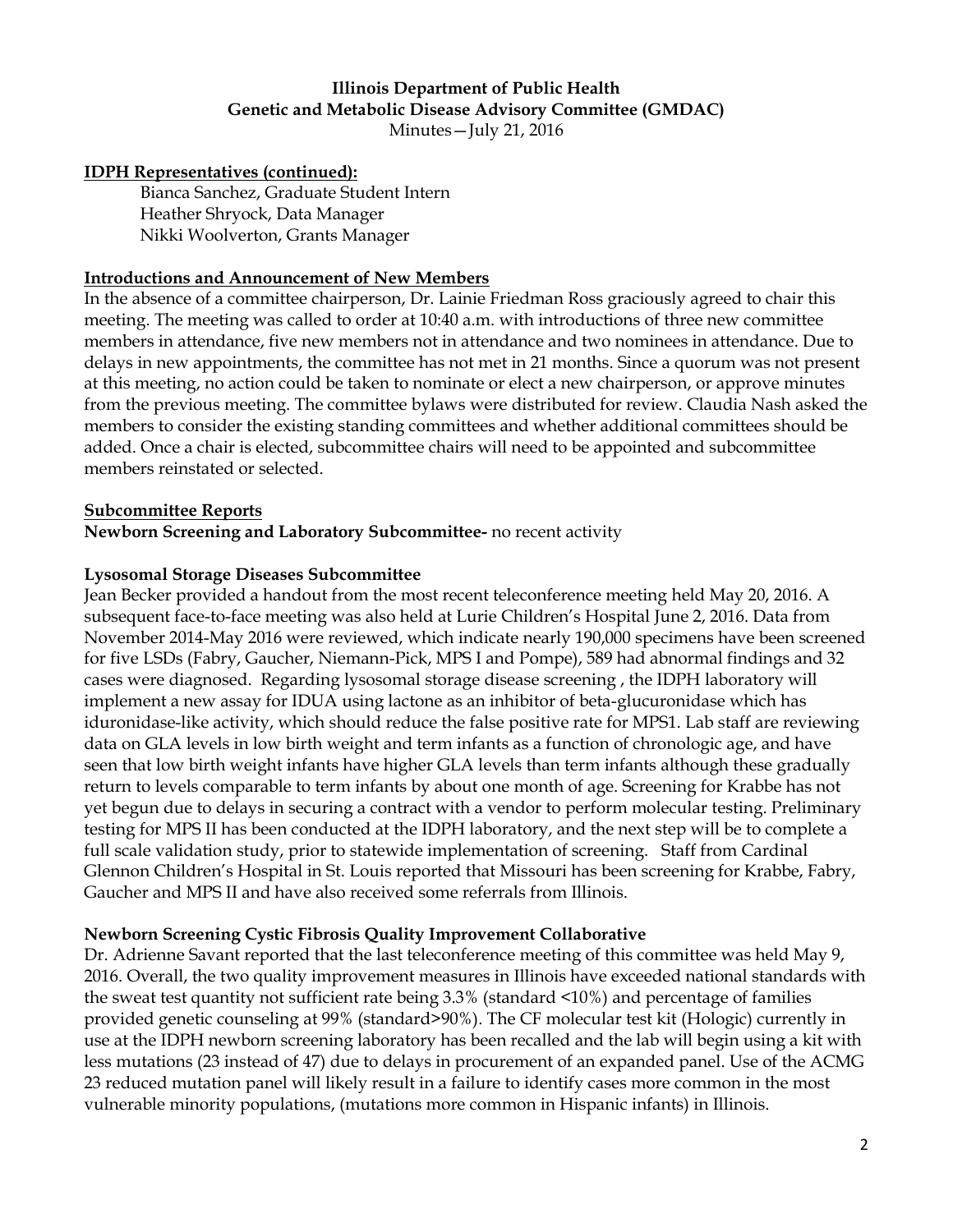#### **Illinois Department of Public Health Genetic and Metabolic Disease Advisory Committee (GMDAC)** Minutes—July 21, 2016

### **Newborn Screening Hemoglobinopathy Collaborative**

Dr. Lewis Hsu reported on the most recent teleconference meeting of this collaborative, held May 25, 2016, and meeting minutes were distributed to the group. IDPH staff and collaborative members have worked with a pharmacist from the Illinois Department of Healthcare and Family Services regarding prescription drug coverage for hydroxyurea and to require pre-authorizations be completed only on an annual basis for chronic diseases.

### **Severe Combined Immune Deficiency Collaborative**

Dr. Ramsay Fuleihan reported the severe combined immune deficiency (SCID) collaborative, which is comprised of 5 referral centers, has been meeting regularly every three months, and most recently met April 25, 2016. Dr. Fuleihan reported that 11 cases of SCID have been detected, 20 DiGeorge, 4 with trisomy 21 and 11 newborns with idiopathic T-call lymphopenia, which usually resolves. He also reported that the TREC cutoff has been lowered to 250 TREC copies/ul, which has been helpful in reducing the number of false positive screening reports.

### **Newborn Screening Expansion Subcommittee**-no recent activity

### **Newborn Metabolic Screening and Treatment Code Changes**

Deputy Director Conny Moody stated that legislation in 2015 resulted in an increase in the newborn screening fee to \$118, and the addition of screening for X-ALD (adrenoleukodystrophy) to the Illinois panel, once the necessary prerequisites are in place. Revisions to the Newborn Metabolic Screening and Treatment Administrative Code are being prepared that will address the addition of critical congenital heart disease to the screening panel, and matters related to access to test results, sharing and access of residual samples and specimen storage and retention and changes regarding specimen collection for newborns in the NICU.

### **IDPH Report**

### **Newborn Screening Laboratory**

The issue of timeliness of testing was reviewed and Matt Charles indicated that the average testing turnaround time is seven days in the lab. The long range plan includes trying to expand working hours to six days on the weekend, to achieve the national timeliness goals. Matt stated the lab has implemented GSP (Genetic Screening Processor by Perkin Elmer), a new technology for endocrine, galactosemia and biotinidase testing, which has decreased testing turn-around time and is more automated than previous technology. He also stated that implementation of a method using nonderivatized sample preparation for the mass spectrometers, Neobase, will be implemented in the spring of 2017 which will be more efficient. Perkin Elmer plans to include testing for X-ALD in subsequent versions of this assay.

### **Newborn Screening Follow-Up Program**

Claudia Nash reviewed the hospital submission data included in the packet, which indicate over 98% of specimens are received by the IDPH lab within three days of collection, since IDPH provides overnight UPS delivery. IDPH does monitor timeliness data on a quarterly basis according to the criteria defined by the Association of Public Health Laboratories NewSTEPs program. These milestones could be improved if the NBS lab were operational Saturday. Plans are proceeding to implement eReports, a system for electronic access to newborn screening results for physicians within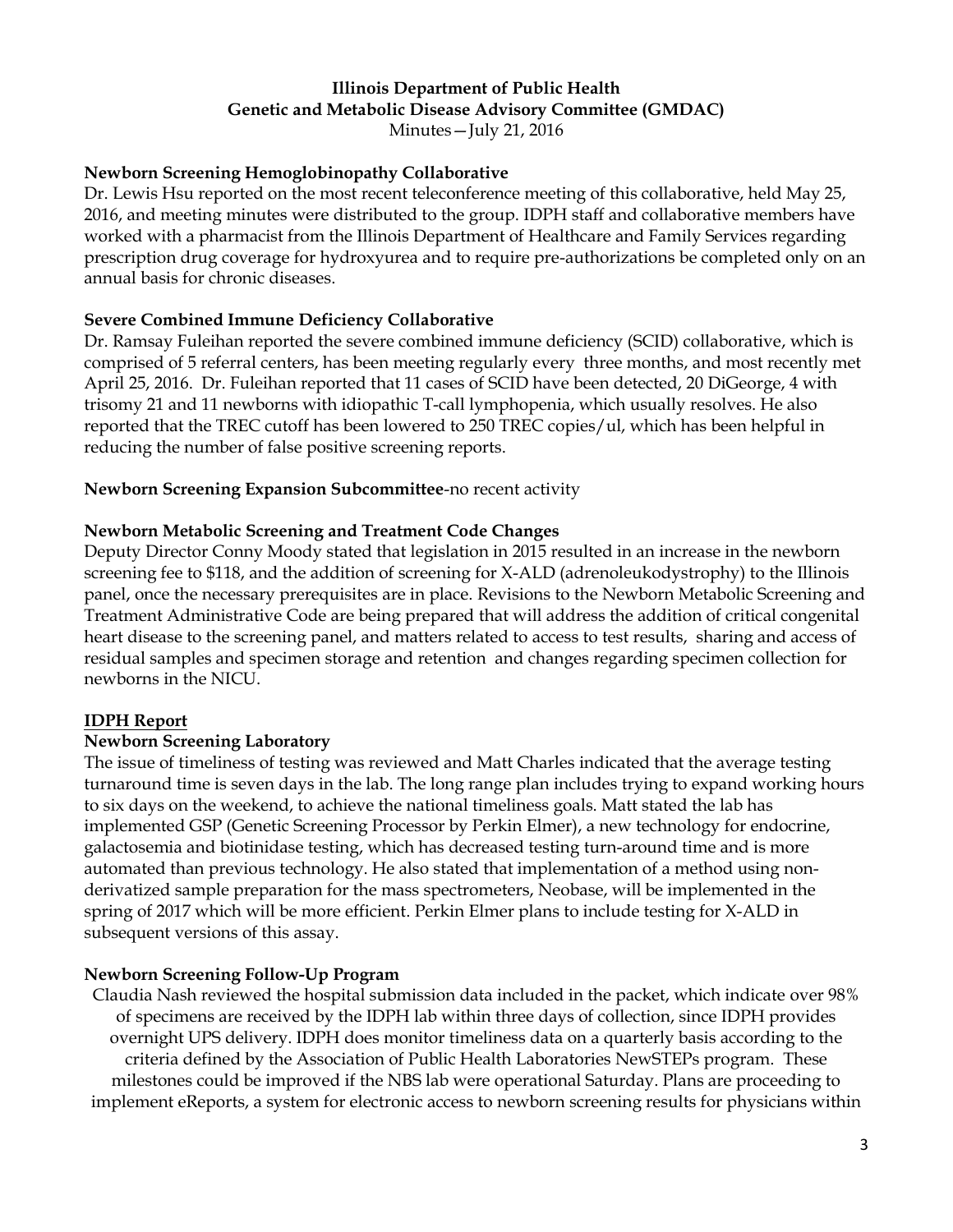### **Illinois Department of Public Health Genetic and Metabolic Disease Advisory Committee (GMDAC)** Minutes—July 21, 2016

the next calendar year. IDPH is also finalizing development of a module that would import newborn/maternal demographics from the birth record into the newborn screening data system. This

would eliminate the need for hand entry of data on the blood collection cards by hospital staff and data entry by IDPH staff, and would result is more complete and accurate demographic data. Claudia also reported that the IDPH staff coordinate four "collaboratives" of medical subspecialists that meet regularly by teleconference to improve services to newborns and families: Hematology, Immunology (SCID), Lysosomal Storage Disorders and Cystic Fibrosis. Staff from the IDPH Follow-up Program regularly participate in regional and national work groups , including the Region 4 Genetics Collaborative and meeting sponsored by NewSTEPs and the Newborn Screening Translational Research Network. IDPH follow-up staff are also participating in a research study conducted by Emory University regarding outcomes of children with Duarte galacotosemia based on treatment differences.

### **Early Hearing Detection and Intervention Program**

Information was included in the packet regarding the newborn hearing screening program. This program was integrated into the newborn metabolic screening program two years ago and is partially funded through a grant from the Centers for Disease Control and Prevention. Numerous quality improvement initiatives are being conducted by program staff.

## **Genetics Program Grantees**

Nikki Woolverton provided a summary of the FY17 grant awards for the three types of grants IDPH distributes for each year for services, outreach and education. Grantees include 18 genetics centers, 8 pediatric hematology centers and 33 local health departments. Funding amounts will remain at FY16 levels. The Grant Accountability and Transparency Act is being implemented which aligns with federal requirements for state grants.

## **SIDS Program**

Nikki Woolverton provided SIDS and other Sleep-Related Infant Death Data for 2014, the most current year for which data is available for. The number of SIDS deaths is decreasing while Undetermined deaths are increasing. The Cook County Medical Examiner is no longer using SIDS as a cause of death. This trend is occurring nationwide. The group was interested in learning more about the classification of infant deaths, and it was suggested Dr. Steven White with the Cook County Medical Examiner's office provide more information at the next meeting.

### **Reports from Partners:**

## **Sickle Cell Disease Association of Illinois (SCDAI)**

Staff from SCDAI were not present to report on their activities. Shannon Harrison did indicate that SCDAI is working closely with various hematologists to assist patients with getting enrolled in "Get Connected" through the Sickle Cell Disease Association of Illinois, which will provide them with more resources, and that SCDAI will be assisting numerous children attend camp SOAR in Michigan this summer. Dr. Hsu indicated that the Paul Newman foundation assists with transportation costs for families.